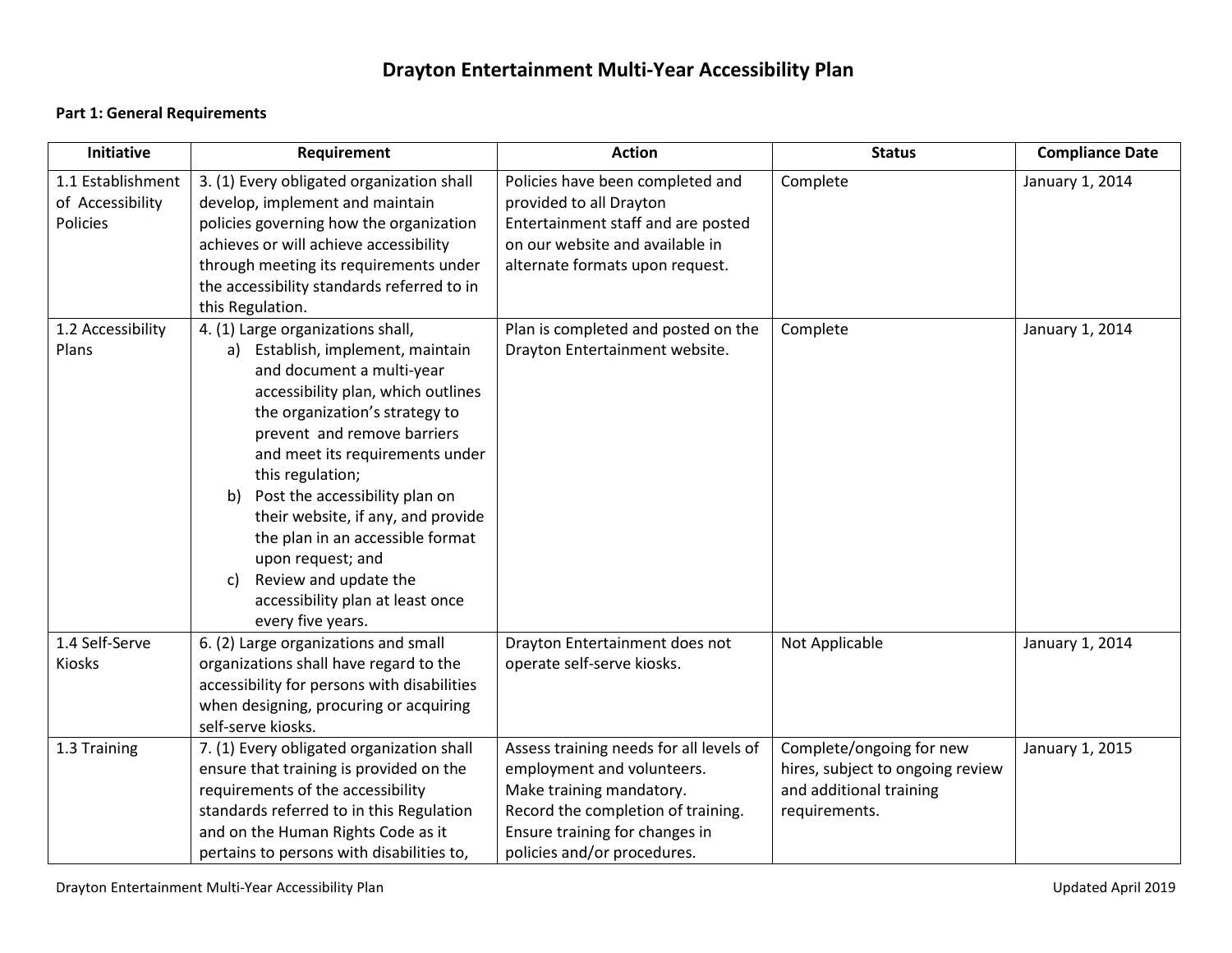| All employees, and volunteers;<br>a) |
|--------------------------------------|
| All persons who participate in<br>b) |
| developing the organization's        |
| policies; and                        |
| All other persons who provide<br>C)  |
| goods, services or facilities on     |
| behalf of the organization.          |

### **Part 2: Information and Communication Standards**

| <b>Initiative</b>                                          | Requirement                                                                                                                                                                                                                                                                                                                                                                                                                                                                                                              | <b>Action</b>                                                                                                                                                                                                       | <b>Status</b> | <b>Compliance Date</b> |
|------------------------------------------------------------|--------------------------------------------------------------------------------------------------------------------------------------------------------------------------------------------------------------------------------------------------------------------------------------------------------------------------------------------------------------------------------------------------------------------------------------------------------------------------------------------------------------------------|---------------------------------------------------------------------------------------------------------------------------------------------------------------------------------------------------------------------|---------------|------------------------|
| 2.1 Feedback                                               | 11. (1) Every obligated organization that<br>has processes for receiving and<br>responding to feedback shall ensure that<br>the processes are accessible to persons<br>with disabilities by providing or arranging<br>for accessible formats and<br>communication supports, upon request.                                                                                                                                                                                                                                | Notify employees, volunteers and<br>the general public that feedback is<br>available and welcome in multiple<br>formats and responses will be<br>provided in the same format in<br>which the feedback was received. | Complete      | January 1, 2015        |
| 2.2 Accessible<br>Formats and<br>Communication<br>Supports | 12. (1) Except as otherwise provided,<br>every obligated organization shall upon<br>request provide or arrange for the<br>provision of accessible formats and<br>communication supports for persons with<br>disabilities,<br>In a timely manner that takes into<br>a)<br>account the person's accessibility<br>needs due to disability; and all<br>persons who participate in<br>developing the organization's<br>policies; and<br>At a cost that is no more than the<br>b)<br>regular cost charges to other<br>persons. | Website and onboarding<br>communication identifies that the<br>public and employees can request<br>accessible formats.                                                                                              | Complete      | January 1, 2016        |
|                                                            | 12. (2) The obligated organization shall<br>consult with the person making the<br>request in determining the suitability of<br>an accessible format or communication<br>support.                                                                                                                                                                                                                                                                                                                                         | Drayton Entertainment will consult<br>the individual(s) making the request<br>to ensure an adequate response has<br>been provided. Drayton<br>Entertainment will develop a process                                  | Complete      | January 1, 2016        |

Drayton Entertainment Multi-Year Accessibility Plan and Multi-Year Accessibility Plan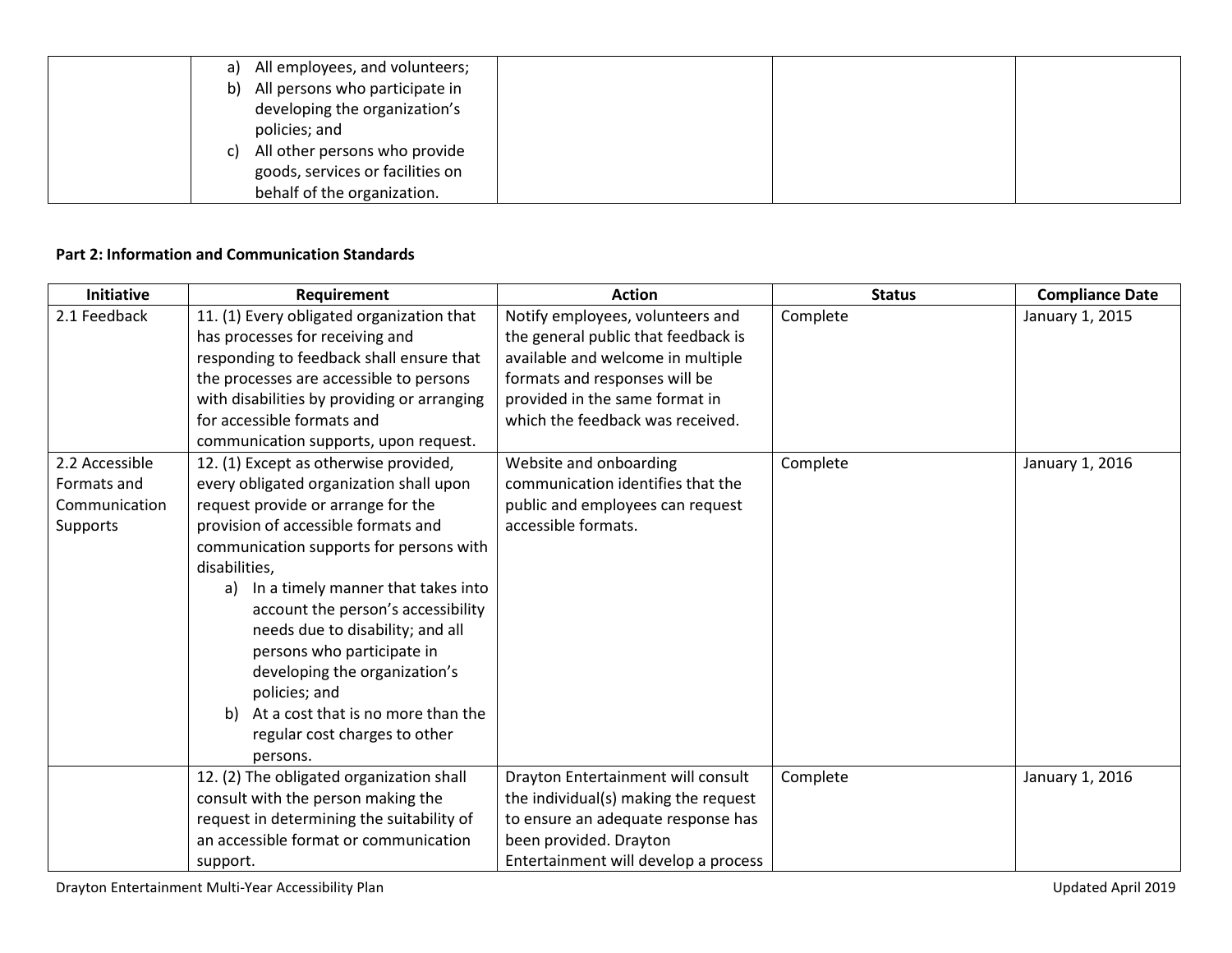|                   |                                              | for responding to, approving or     |                                |                            |
|-------------------|----------------------------------------------|-------------------------------------|--------------------------------|----------------------------|
|                   |                                              | declining a request.                | Complete                       |                            |
|                   | 12. (3) Every obligated organization shall   | Added language on the Drayton       |                                | January 1, 2016            |
|                   | consult with the person making the           | Entertainment website to advise     |                                |                            |
|                   | request in determining the suitability of    | patron and job applicants that      |                                |                            |
|                   | an accessible format or communication        | accessible format may be made       |                                |                            |
|                   | support.                                     | available upon request.             |                                |                            |
| 2.3 Emergency     | 13. (1) In addition to its obligations under |                                     | Not applicable                 | January 1, 2012            |
| Procedures, Plans | section 12, if an obligated organization     |                                     |                                |                            |
| or Public Safety  | prepares emergency procedures, plans or      |                                     |                                |                            |
| Info              | public safety information and makes the      |                                     |                                |                            |
|                   | information available to the public, the     |                                     |                                |                            |
|                   | obligated organization shall provide the     |                                     |                                |                            |
|                   | information in an accessible format or       |                                     |                                |                            |
|                   | with appropriate communication               |                                     |                                |                            |
|                   | supports, as soon as practicable, upon       |                                     |                                |                            |
|                   | request.                                     |                                     |                                |                            |
| 2.4 Accessible    | 14. (2) Large organizations shall make       | Assess current web functionality to | Web Content Accessibility      | <b>January 1, 2014 New</b> |
| Websites & Web    | their internet websites and web content      | ensure compliance. Ensure that IT   | Guidelines (WCAG) 2.0 Level A  | internet websites          |
| Content           | conform with the World Wide Web              | and Marketing are aware of AODA     | complete.                      | and web content on         |
|                   | <b>Consortium Web Content Accessibility</b>  | requirements and changes in         |                                | those sites must           |
|                   | Guidelines (WCAG) 2.0, initially at Level A  | legislation.                        | Web Content Accessibility      | conform to WCAG            |
|                   | and increasing to Level AA, and shall do     |                                     | Guidelines (WCAG) 2.0 Level AA | 2.0 Level A.               |
|                   | so in accordance with the schedule set       |                                     | ongoing.                       | January 1, 2021 All        |
|                   | out in this sections.                        |                                     |                                | internet websites          |
|                   |                                              |                                     |                                | and web content            |
|                   |                                              |                                     |                                | must conform with          |
|                   |                                              |                                     |                                | WCAG 2.0 Level AA,         |
|                   |                                              |                                     |                                | other than,                |
|                   |                                              |                                     |                                | - Success criteria         |
|                   |                                              |                                     |                                | 1.2.4 Captions (Live)      |
|                   |                                              |                                     |                                | - Success criteria         |
|                   |                                              |                                     |                                | 1.2.5 Audio                |
|                   |                                              |                                     |                                | <b>Descriptions (Pre-</b>  |
|                   |                                              |                                     |                                | rerecorded)                |

## **Part 3: Employment Standard**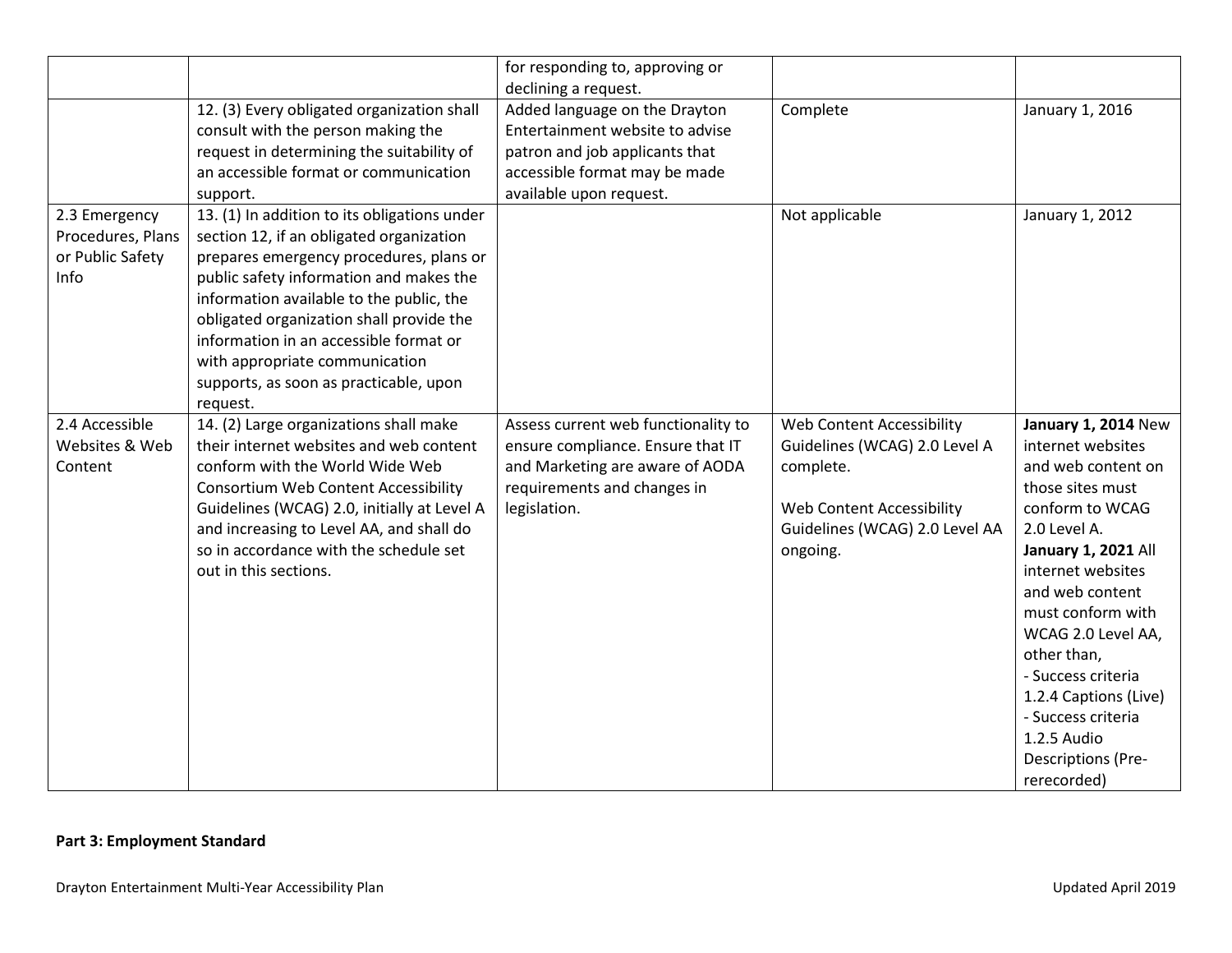| Initiative               | Requirement                                 | <b>Action</b>                          | <b>Status</b> | <b>Compliance Date</b> |
|--------------------------|---------------------------------------------|----------------------------------------|---------------|------------------------|
| 3.1 Recruitment          | 22. Every employer shall notify its         | All job postings include language      | Complete      | January 1, 2016        |
| General                  | employees and the public about the          | that states requests are available     |               |                        |
|                          | availability of accommodation for           | upon request. This information is      |               |                        |
|                          | applicants with disabilities in its         | also posted on the Drayton             |               |                        |
|                          | recruitment processes.                      | Entertainment website.                 |               |                        |
| 3.2 Recruitment,         | 23. (1) During a recruitment process, an    | Include language in all                | Complete      | January 1, 2016        |
| Assessment or            | employer shall notify job applicants,       | communication with applicants,         |               |                        |
| <b>Selection Process</b> | when they are individually selected to      | notifying them that accommodations     |               |                        |
|                          | participate in an assessment or selection   | are available upon request.            |               |                        |
|                          | proves, that accommodations are             |                                        |               |                        |
|                          | available upon request in relation to the   |                                        |               |                        |
|                          | materials or processes to be used.          |                                        |               |                        |
|                          | (2) If a selected applicant requests an     |                                        |               |                        |
|                          | accommodation, the employer shall           |                                        |               |                        |
|                          | consult with the applicant and provide or   |                                        |               |                        |
|                          | arrange the provision of a suitable         |                                        |               |                        |
|                          | accommodation in a manner that takes        |                                        |               |                        |
|                          | into account the applicant accessibility    |                                        |               |                        |
|                          | needs due to disability.                    |                                        |               |                        |
| 3.3 Notice to            | 24. Every employer shall, when making       | Include accessibility language when    | Complete      | January 1, 2016        |
| Successful               | offers of employment, notify the            | offer is made.                         |               |                        |
| Applicants               | successful applicant of its policies for    |                                        |               |                        |
|                          | accommodating employees with                |                                        |               |                        |
|                          | disabilities.                               |                                        |               |                        |
| 3.4 Informing            | 25. (1) Every employer shall inform its     | Drayton Entertainment's                | Complete      | January 1, 2016        |
| Employees of             | employees of its policies used to support   | accessibility policies, plan and       |               |                        |
| Supports                 | its employees with disabilities, including, | processes are included in the HR       |               |                        |
|                          | but not limited to, policies on the         | Employee Handbook and on the           |               |                        |
|                          | provision of job accommodations that        | company drive.                         |               |                        |
|                          | take into account an employee's             |                                        |               |                        |
|                          | accessibility needs due to disability.      |                                        |               |                        |
|                          | (2) Employers shall provide the             | Accessibility training, which includes | Complete      | January 1, 2016        |
|                          | information required under this section     | processes and policies, is included in |               |                        |
|                          | to new employees as soon as practical       | the new employee orientation.          |               |                        |
|                          | after they begin their employment.          |                                        |               |                        |
|                          | (3) Employers shall provide updated         | Policy changes are communicated        | Complete      | January 1, 2016        |
|                          | information to employees whenever           | through email.                         |               |                        |
|                          | there is change to existing policies on the |                                        |               |                        |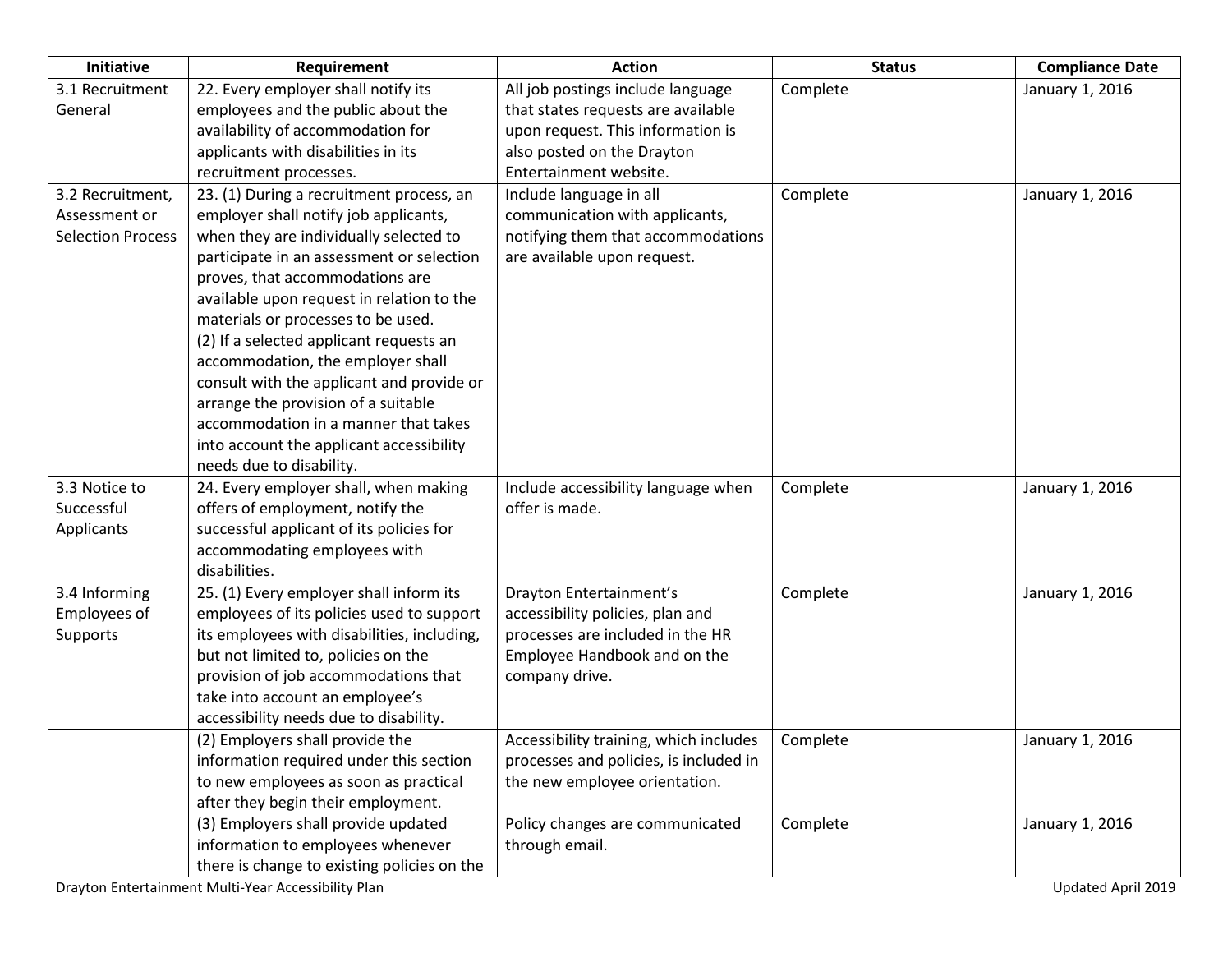|                | provision of job accommodations that         |                                       |                           |                 |
|----------------|----------------------------------------------|---------------------------------------|---------------------------|-----------------|
|                | take into account an employee's              |                                       |                           |                 |
|                | accessibility needs due to a disability.     |                                       |                           |                 |
| 3.5 Accessible | 26. (1) In addition to its obligations under | Information on availability of        | Complete                  | January 1, 2016 |
| Formats and    | section 12, where an employee with a         | accessible formats and                |                           |                 |
| Communication  | disability so requests it, every employer    | communications supports and on        |                           |                 |
| Supports for   | shall consult with the employee to           | the process for requesting accessible |                           |                 |
| Employees      | provide or arrange for the provision of      | formats and communication support     |                           |                 |
|                | accessible formats and communication         | is found in the HR Manual and HR      |                           |                 |
|                | supports for,                                | Policies on the company drive.        |                           |                 |
|                | a) information that is needed in order to    |                                       |                           |                 |
|                | perform the employee's job; and              |                                       |                           |                 |
|                | b) information that is generally available   |                                       |                           |                 |
|                | to employees in the workplace.               |                                       |                           |                 |
|                | (2) The employer shall consult with the      | Accessibility Request Form is         | Complete                  | January 1, 2016 |
|                | employee making the request in               | created.                              |                           |                 |
|                | determining the suitability of an            |                                       |                           |                 |
|                | accessible format or communication           |                                       |                           |                 |
|                | support.                                     |                                       |                           |                 |
| 3.6 Workplace  | 27. (1) Every employer shall provide         | Communicated to all current staff as  | Complete/ongoing for new  | January 1, 2012 |
| Emergency      | individualized workplace emergency           | well as all new hires during          | hires, subject to ongoing |                 |
| Response       | response information to employees who        | onboarding.                           | review.                   |                 |
| Information    | have a disability, if the disability is such |                                       |                           |                 |
|                | that the individualized information is       |                                       |                           |                 |
|                | necessary and the employer is aware of       |                                       |                           |                 |
|                | the need for accommodation due to the        |                                       |                           |                 |
|                | employee's disability.                       |                                       |                           |                 |
|                | (2) If an employee who receives              | Communicated to all current staff as  | Complete/ongoing for new  | January 1, 2012 |
|                | individualized workplace emergency           | well as all new hires during          | hires, subject to ongoing |                 |
|                | response information requires assistance     | onboarding.                           | review.                   |                 |
|                | and with the employee's consent the          |                                       |                           |                 |
|                | employer shall provide the workplace         |                                       |                           |                 |
|                | emergency response information to the        |                                       |                           |                 |
|                | person designated by the employer to         |                                       |                           |                 |
|                | provide assistance to the employee.          |                                       |                           |                 |
|                | (3) Employers shall provide the              | Communicated to all current staff as  | Complete/ongoing for new  | January 1, 2012 |
|                | information required under this section      | well as all new hires during          | hires, subject to ongoing |                 |
|                | as soon as practicable after the employer    | onboarding.                           | review.                   |                 |
|                | becomes aware of the need for                |                                       |                           |                 |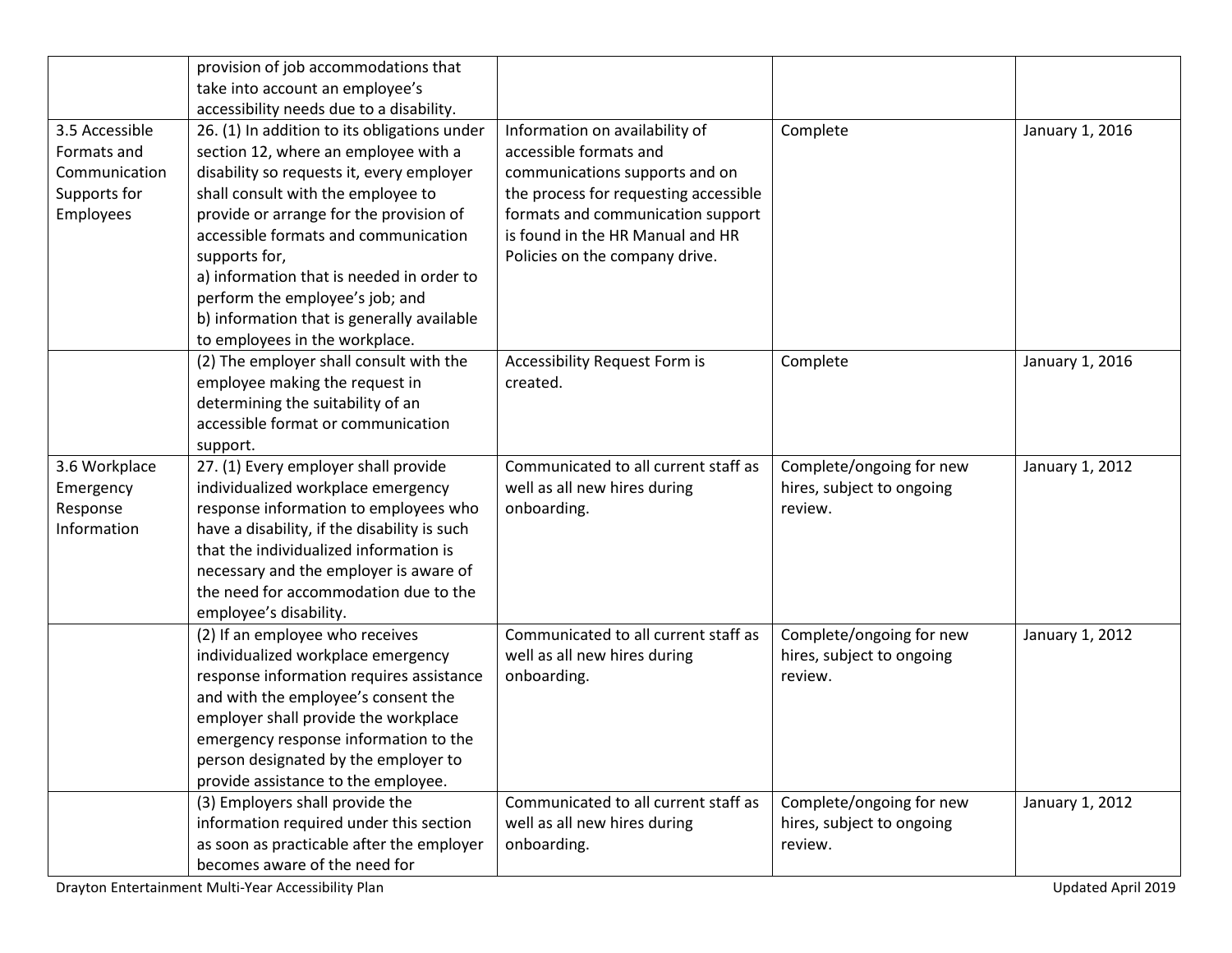|                | accommodation due to the employee's      |                                         |                               |                 |
|----------------|------------------------------------------|-----------------------------------------|-------------------------------|-----------------|
|                | disability.                              |                                         |                               |                 |
|                | (4) Every employer shall review the      | Communicated to all current staff as    | Will respond when applicable. | January 1, 2012 |
|                | individualized workplace emergency       | well as all new hires during            |                               |                 |
|                | response information,                    | onboarding.                             |                               |                 |
|                | a) when the employee moves to a          |                                         |                               |                 |
|                | different location in the organization;  |                                         |                               |                 |
|                | b) when the employee's overall           |                                         |                               |                 |
|                | accommodations needs or plans are        |                                         |                               |                 |
|                | reviewed; and                            |                                         |                               |                 |
|                | c) when the employer reviews its general |                                         |                               |                 |
|                | emergency response policies.             |                                         |                               |                 |
| 3.7 Documented | 28. (1) Employers, other than employers  | The process is included in Drayton      | Complete                      | January 1, 2016 |
| Individualized | that are small organizations, shall      | Entertainment's Accommodation           |                               |                 |
| Accommodation  | develop and have in place a written      | Plan for Employees with Disabilities    |                               |                 |
| Plans          | process for the development of           | policy, accessible to all employees     |                               |                 |
|                | documents individual accommodation       | through the company drive and/or        |                               |                 |
|                | plans for employees with disabilities.   | their supervisor.                       |                               |                 |
|                | (2) The process for the development of   | Under Drayton Entertainment's           | Complete                      | January 1, 2016 |
|                | documented individual accommodation      | <b>Accommodation Plan for Employees</b> |                               |                 |
|                | plans shall include the following        | with Disabilities policy, employees     |                               |                 |
|                | elements:                                | with disabilities shall complete an     |                               |                 |
|                | 1. The manner in which an                | <b>Individual Accommodation Plan</b>    |                               |                 |
|                | employee requesting                      | outlining the need for specific         |                               |                 |
|                | accommodation can participate            | accommodation.                          |                               |                 |
|                | in the development of the                |                                         |                               |                 |
|                | individual accommodation plan.           |                                         |                               |                 |
|                | 2. The means by which the                |                                         |                               |                 |
|                | employee is assessed on an               |                                         |                               |                 |
|                | individual basis.                        |                                         |                               |                 |
|                | The manner in which the<br>3.            |                                         |                               |                 |
|                | employer can request an                  |                                         |                               |                 |
|                | evaluation by an outside medical         |                                         |                               |                 |
|                | or other expert, at the employers        |                                         |                               |                 |
|                | expense, to determine if the             |                                         |                               |                 |
|                | accommodation can be achieved            |                                         |                               |                 |
|                | and, if so, how accommodation            |                                         |                               |                 |
|                | can be achieved.                         |                                         |                               |                 |
|                | 4. The manner in which the               |                                         |                               |                 |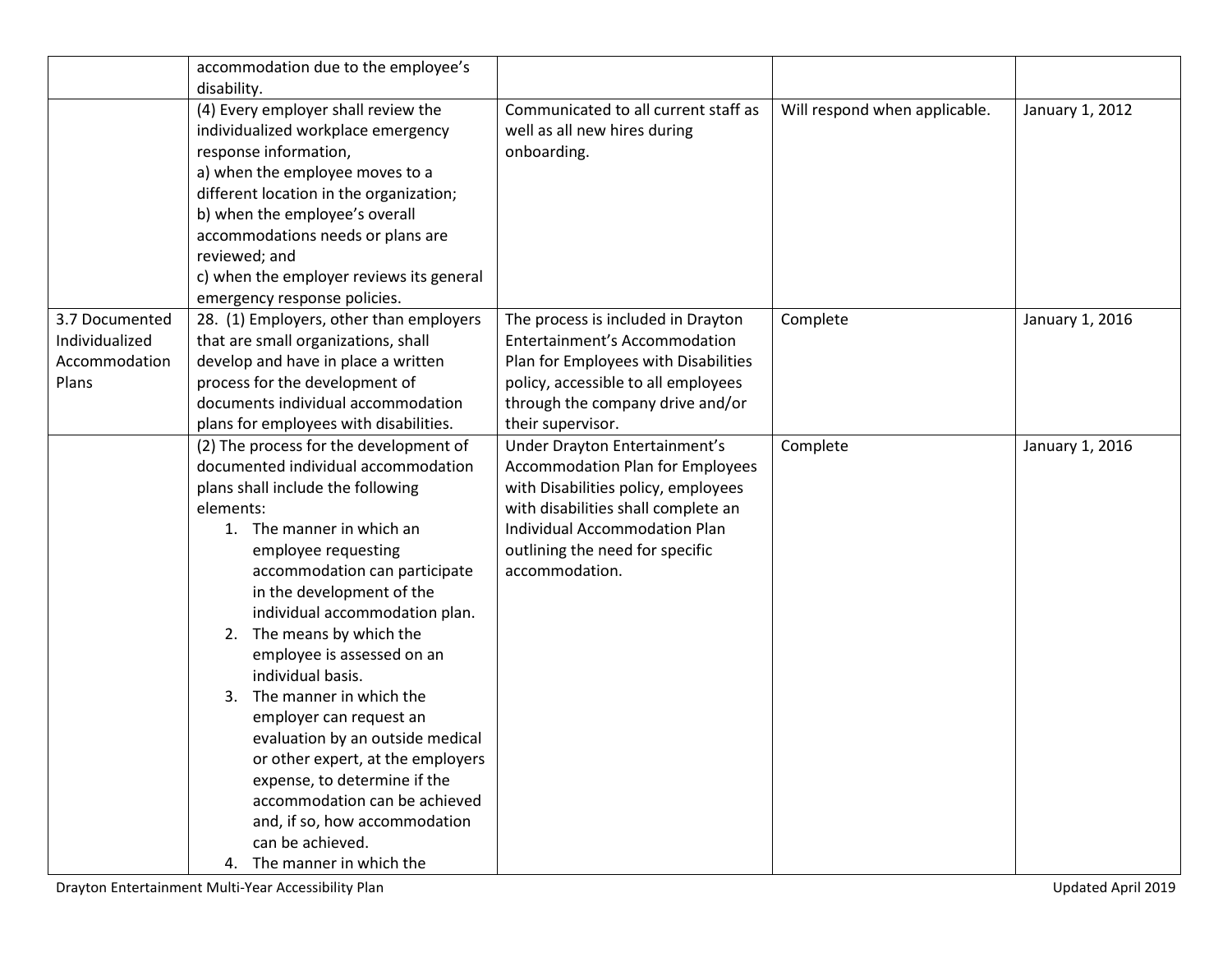|                     | employee can request the               |                                    |                             |                 |
|---------------------|----------------------------------------|------------------------------------|-----------------------------|-----------------|
|                     | participation of a representative      |                                    |                             |                 |
|                     | from their bargaining agent,           |                                    |                             |                 |
|                     | where the employee is                  |                                    |                             |                 |
|                     | represented by a bargaining            |                                    |                             |                 |
|                     | agent, or other representative         |                                    |                             |                 |
|                     | from the workplace, where the          |                                    |                             |                 |
|                     | employee is not represented by a       |                                    |                             |                 |
|                     | bargaining agent, in the               |                                    |                             |                 |
|                     | development of the                     |                                    |                             |                 |
|                     | accommodation plan.                    |                                    |                             |                 |
|                     | The steps taken to protect the<br>5.   |                                    |                             |                 |
|                     | privacy of the employee's              |                                    |                             |                 |
|                     | information.                           |                                    |                             |                 |
|                     | The frequency with which the<br>6.     |                                    |                             |                 |
|                     | individual accommodation plan          |                                    |                             |                 |
|                     | will be reviewed and updated           |                                    |                             |                 |
|                     | and the manner in which it will        |                                    |                             |                 |
|                     | be done.                               |                                    |                             |                 |
|                     | 7. If an individual accommodation      |                                    |                             |                 |
|                     |                                        |                                    |                             |                 |
|                     | plan is denied, the manner in          |                                    |                             |                 |
|                     | which the reasons for denial will      |                                    |                             |                 |
|                     | be provided to the employee.           |                                    |                             |                 |
|                     | 8. The means of providing the          |                                    |                             |                 |
|                     | individual accommodation plan in       |                                    |                             |                 |
|                     | a format that takes into account       |                                    |                             |                 |
|                     | the employee's accessibility           |                                    |                             |                 |
|                     | needs due to disability.               |                                    |                             |                 |
| 3.8 Return to       | 29. (1) Every employer, other than an  | The process is included in Drayton | Complete/subject to ongoing | January 1, 2016 |
| <b>Work Process</b> | employer that is a small organization, | Entertainment's Return to Work     | review.                     |                 |
|                     | a) shall develop and have in place a   | policy.                            |                             |                 |
|                     | return to work process for its         |                                    |                             |                 |
|                     | employees who have been                |                                    |                             |                 |
|                     | absent from work due to a              |                                    |                             |                 |
|                     | disability and require disability      |                                    |                             |                 |
|                     | related accommodation in order         |                                    |                             |                 |
|                     | to return to work; and                 |                                    |                             |                 |
|                     | shall document the process.<br>b)      |                                    |                             |                 |
|                     | (2) The return to work process shall,  | The process is included in Drayton | Complete/subject to ongoing | January 1, 2016 |

Drayton Entertainment Multi-Year Accessibility Plan and Multi-Year Accessibility Plan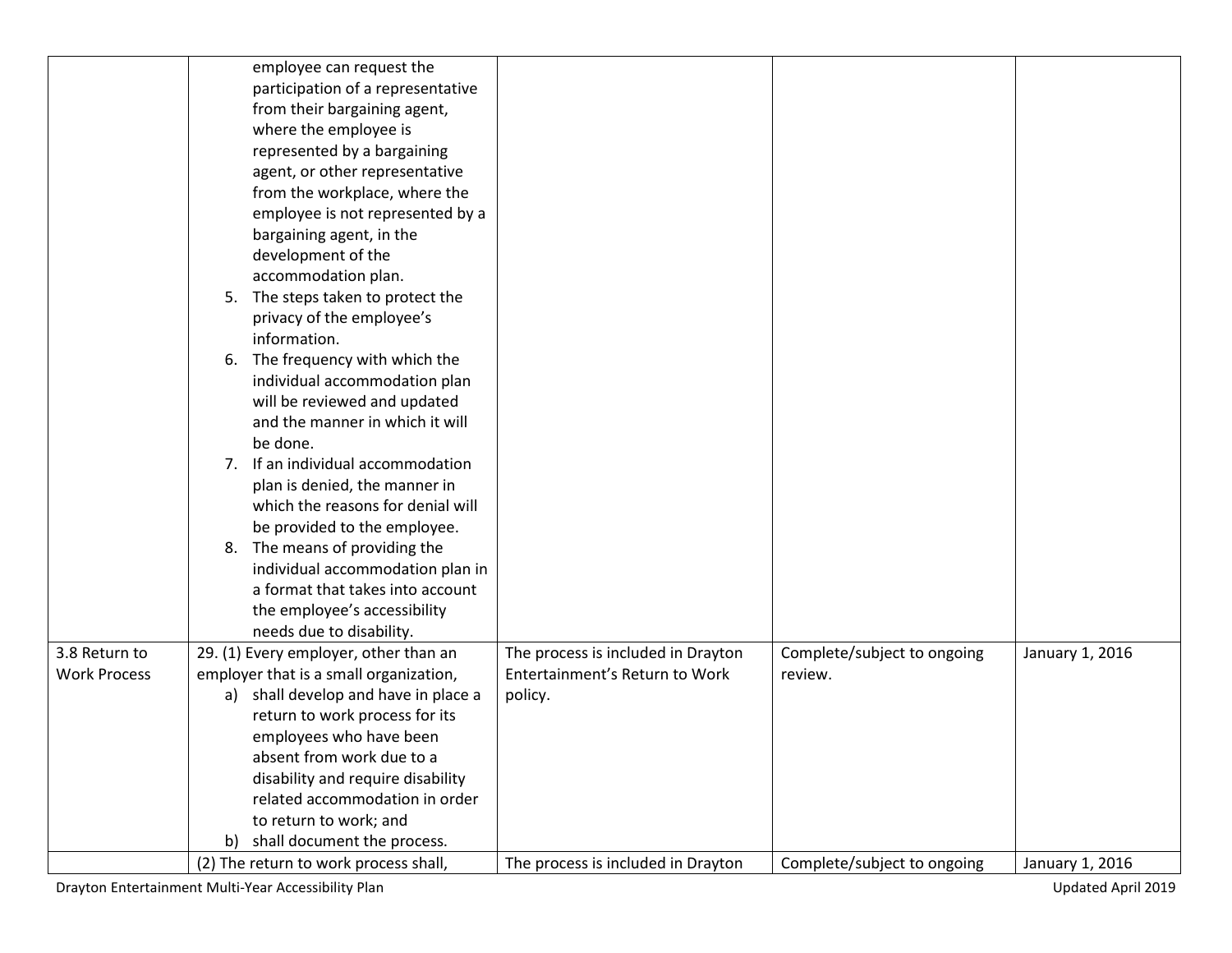|                                                  | outline the steps the employer<br>a)<br>will take to facilitate the return to<br>work of employees who were<br>absent because their disability<br>required them to be away from<br>work; and<br>use documented individual<br>b)<br>accommodation plans as part of                                                                        | Entertainment's Return to Work<br>policy.                                                                                                                                                                     | review.  |                 |
|--------------------------------------------------|------------------------------------------------------------------------------------------------------------------------------------------------------------------------------------------------------------------------------------------------------------------------------------------------------------------------------------------|---------------------------------------------------------------------------------------------------------------------------------------------------------------------------------------------------------------|----------|-----------------|
| 3.9 Performance<br>Management                    | the process<br>30. (1) An employer that uses<br>performance management in respect of<br>its employees shall take into account the<br>accessibility needs of employees with<br>disabilities, as well as individual<br>accommodation plans, when using its<br>performance management process in<br>respect of employees with disabilities. | This is indicated in Drayton<br>Entertainment's Accessibility for<br><b>Ontarians with Disabilities Act</b><br>(AODA) policy; Employment<br>Standards policy and communicated<br>to Management.               | Complete | January 1, 2016 |
| 3.10 Career<br>Development<br>and<br>Advancement | 31. (1) An employer that provides career<br>development and advancement to its<br>employees shall take into account the<br>accessibility needs of its employees with<br>disabilities as well as any individual<br>accommodation plans, when providing<br>career development and advancement to<br>its employees with disabilities.       | This is indicated in Drayton<br>Entertainment's Accessibility for<br><b>Ontarians with Disabilities Act</b><br>(AODA) policy; Employment<br>Standards policy and communicated<br>to Management.               | Complete | January 1, 2016 |
| 3.11<br>Redeployment                             | 32. (1) An employer that uses<br>redeployment shall take into account the<br>accessibility needs of its employees with<br>disabilities, as well as individual<br>accommodation plans, when redeploying<br>employees with disabilities.                                                                                                   | This is indicated in Drayton<br>Entertainment's Accessibility for<br><b>Ontarians with Disabilities Act</b><br>(AODA) policy; Employment<br>Standards policy and procedures are<br>discussed with Management. | Complete | January 1, 2016 |

## **Part 4: Design of Public Spaces Standard**

| <b>Initiative</b> | Reauirement                                              | Action                                                          | <b>Status</b>             | <b>Compliance Date</b> |
|-------------------|----------------------------------------------------------|-----------------------------------------------------------------|---------------------------|------------------------|
|                   | 4.1 Outdoor Public   80.17 Obligated organizations shall | When constructing or redeveloping                               | Will be addressed if/when | Any build or redesign  |
| Use Eating Areas  | ensure that where they construct or                      | public use eating areas, the Outdoor   there is construction or |                           | after January 1, 2017  |
|                   | redevelop public use eating areas that                   | Public Use Eating Areas standards                               | redevelopment of public   |                        |

Drayton Entertainment Multi-Year Accessibility Plan and Multi-Year Accessibility Plan